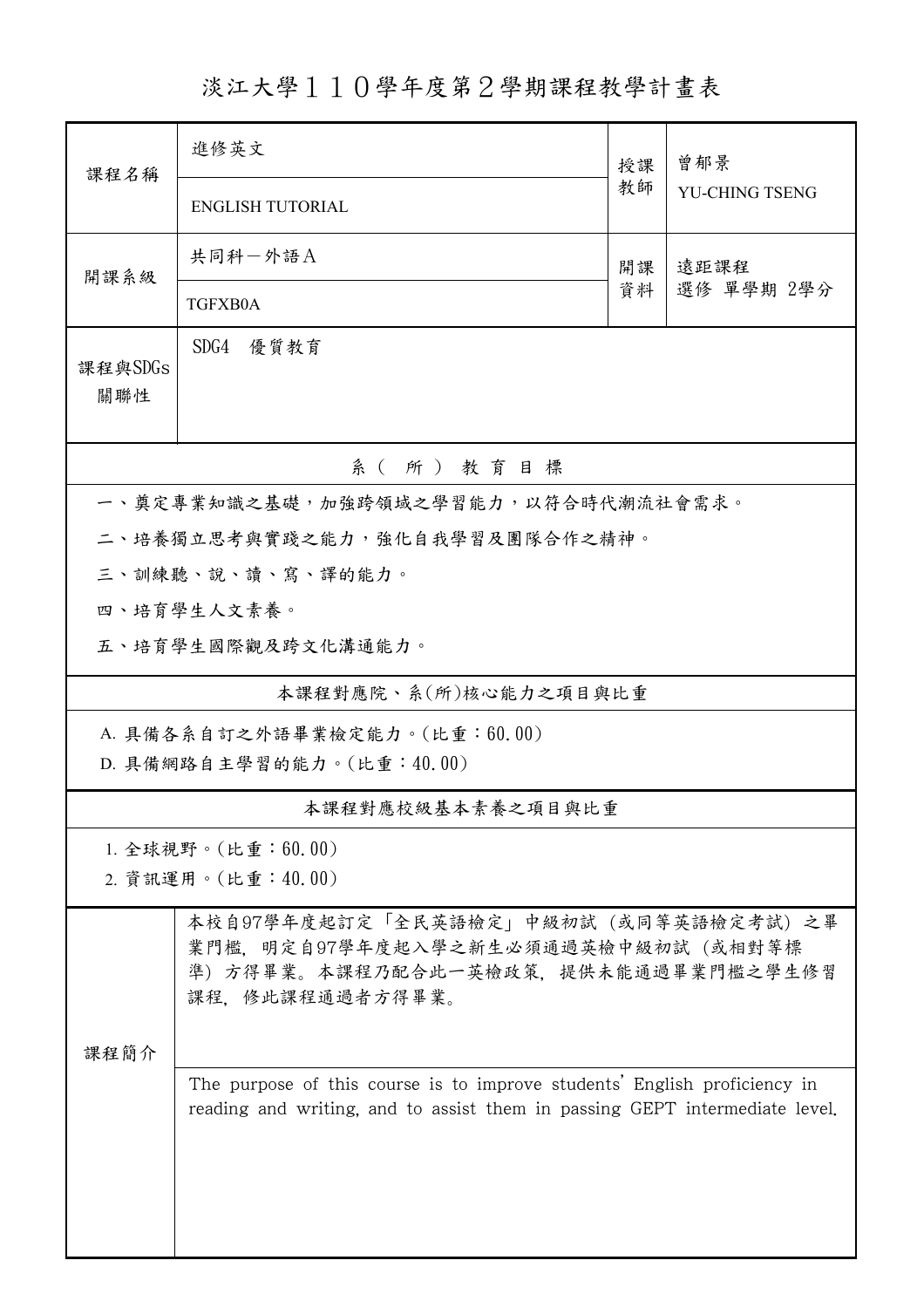## 本課程教學目標與認知、情意、技能目標之對應

將課程教學目標分別對應「認知(Cognitive)」、「情意(Affective)」與「技能(Psychomotor)」 的各目標類型。

一、認知(Cognitive):著重在該科目的事實、概念、程序、後設認知等各類知識之學習。

二、情意(Affective):著重在該科目的興趣、倫理、態度、信念、價值觀等之學習。

三、技能(Psychomotor):著重在該科目的肢體動作或技術操作之學習。

| 序<br>號         | 教學目標(中文)                     |                               |    | 教學目標(英文)                                                        |                          |  |
|----------------|------------------------------|-------------------------------|----|-----------------------------------------------------------------|--------------------------|--|
| $\mathbf{1}$   | 培養基礎語言能力                     |                               |    | Students will develop overall language skills                   |                          |  |
| $\overline{2}$ | 增加字彙、加強文法                    |                               |    | Students will improve grammar and vocabulary                    |                          |  |
| 3              | 培養文章鑑賞能力                     |                               |    | Students will strengthen their appreciation of<br>written texts |                          |  |
| $\overline{4}$ | 學習各國文化                       |                               |    | Students will learn different cultural themes                   |                          |  |
| 5 <sup>1</sup> | 培養獨立思考能力                     |                               |    | Students will develop independent thinking ability              |                          |  |
|                | 教學目標之目標類型、核心能力、基本素養教學方法與評量方式 |                               |    |                                                                 |                          |  |
| 序號             | 目標類型                         | 院、系 $(\kappa)$<br>核心能力   基本素養 | 校級 | 教學方法                                                            | 評量方式                     |  |
| 1              | 認知                           | AD                            | 12 | 講述、討論                                                           | 測驗、作業                    |  |
| $\overline{2}$ | 認知                           | AD                            | 12 | 講述、討論                                                           | 測驗、作業                    |  |
| $\mathfrak{Z}$ | 認知                           | AD                            | 12 | 講述、討論                                                           | 測驗、作業                    |  |
| 4              | 認知                           | AD                            | 12 | 講述、討論                                                           | 測驗、作業                    |  |
| 5              | 認知                           | AD                            | 12 | 講述、討論                                                           | 測驗、作業                    |  |
|                | 授課進度表                        |                               |    |                                                                 |                          |  |
| 週次             | 日期起訖                         | 內 容 (Subject/Topics)          |    |                                                                 | 備<br>註<br>(請註明為同步、非同步課程) |  |
| $\mathbf{1}$   | $111/02/21$ ~<br>111/02/25   | Class Orientation             |    |                                                                 | 同步網路                     |  |
| 2              | $111/02/28$ ~<br>111/03/04   | Sports I                      |    |                                                                 | 非同步網路                    |  |
| 3              | $111/03/07$ ~<br>111/03/11   | Education                     |    |                                                                 | 非同步網路                    |  |
| 4              | $111/03/14$ ~<br>111/03/18   | Sports II                     |    |                                                                 | 非同步網路                    |  |
| 5              | $111/03/21$ ~<br>111/03/25   | Health I                      |    |                                                                 | 非同步網路                    |  |
| 6              | $111/03/28$ ~<br>111/04/01   | Technology I                  |    |                                                                 | 非同步網路                    |  |
| 7              | $111/04/04$ ~<br>111/04/08   | Business I                    |    |                                                                 | 非同步網路                    |  |
|                |                              |                               |    |                                                                 |                          |  |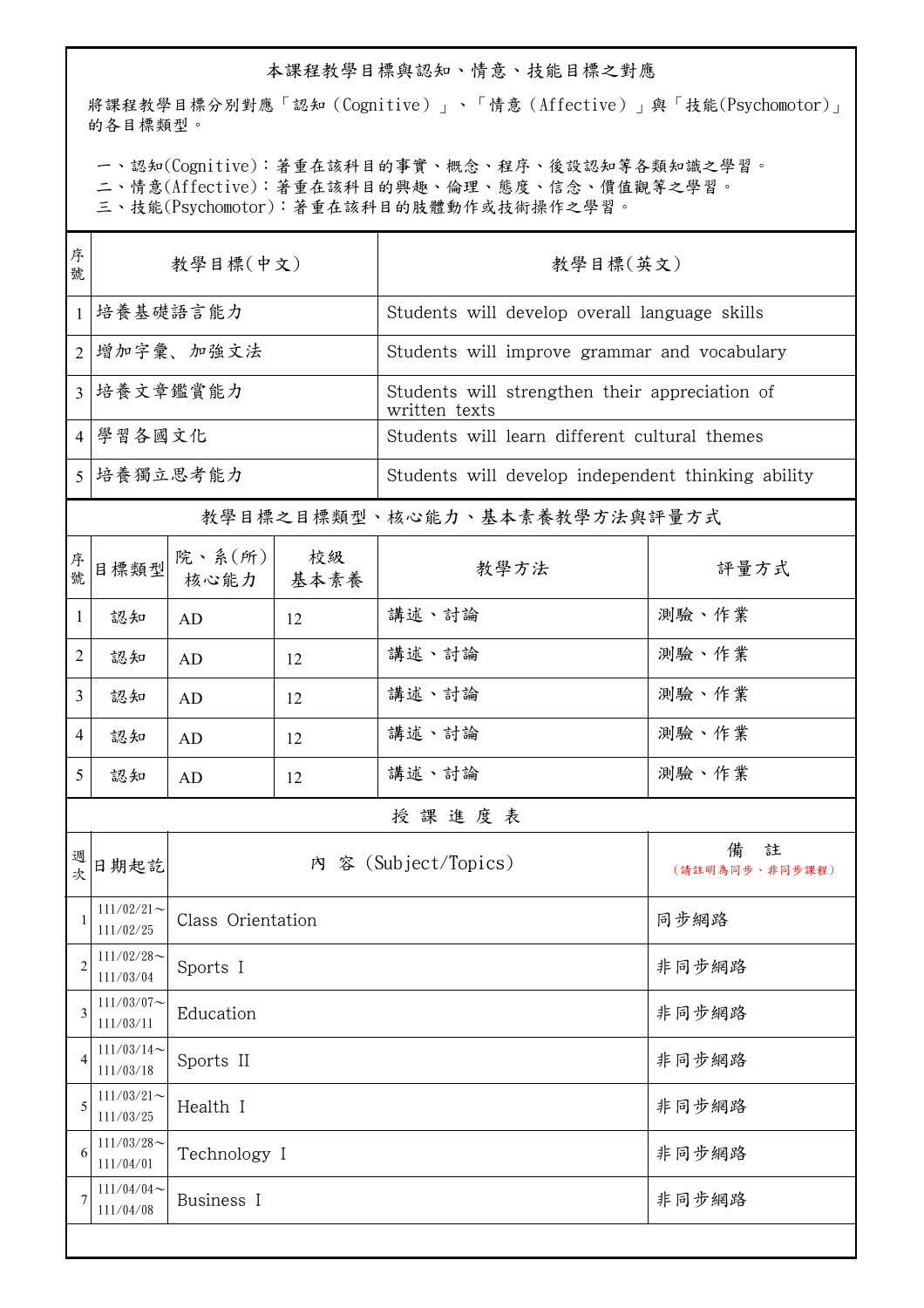| 8           | $111/04/11$ ~<br>111/04/15 | Health II                                                                   | 非同步網路 |  |  |
|-------------|----------------------------|-----------------------------------------------------------------------------|-------|--|--|
| 9           | $111/04/18$ ~<br>111/04/22 | Technology II                                                               | 非同步網路 |  |  |
| $10\,$      | $111/04/25$ ~<br>111/04/29 | 期中考試週                                                                       |       |  |  |
| 11          | $111/05/02$ ~<br>111/05/06 | Business II                                                                 | 非同步網路 |  |  |
| 12          | $111/05/09$ ~<br>111/05/13 | Escape Room                                                                 | 非同步網路 |  |  |
| 13          | $111/05/16$ ~<br>111/05/20 | Travel                                                                      | 非同步網路 |  |  |
| 14          | $111/05/23$ ~<br>111/05/27 | Grammar                                                                     | 非同步網路 |  |  |
| 15          | $111/05/30$ ~<br>111/06/03 | Environment                                                                 | 非同步網路 |  |  |
| 16          | $111/06/06$ ~<br>111/06/10 | Life                                                                        | 非同步網路 |  |  |
| $17$        | $111/06/13$ ~<br>111/06/17 | Extra Credits                                                               | 非同步網路 |  |  |
| $18\,$      | $111/06/20$ ~<br>111/06/24 | 期末考試週                                                                       |       |  |  |
| 修課應<br>注意事項 |                            |                                                                             |       |  |  |
| 教學設備        |                            | 電腦                                                                          |       |  |  |
| 教科書與<br>教材  |                            | 文章摘選並放置本校網路教學平台(moodle.learning.tku.edu.tw)                                 |       |  |  |
|             | 參考文獻                       |                                                                             |       |  |  |
| 批改作業<br>篇數  |                            | 篇(本欄位僅適用於所授課程需批改作業之課程教師填寫)                                                  |       |  |  |
|             | 學期成績<br>計算方式               | ◆出席率:<br>$\%$<br>% ◆期中評量:<br>◆平時評量:<br>◆期末評量:<br>$\%$<br>◆其他〈平台成績〉: 100.0 % | %     |  |  |
|             |                            |                                                                             |       |  |  |
|             |                            |                                                                             |       |  |  |